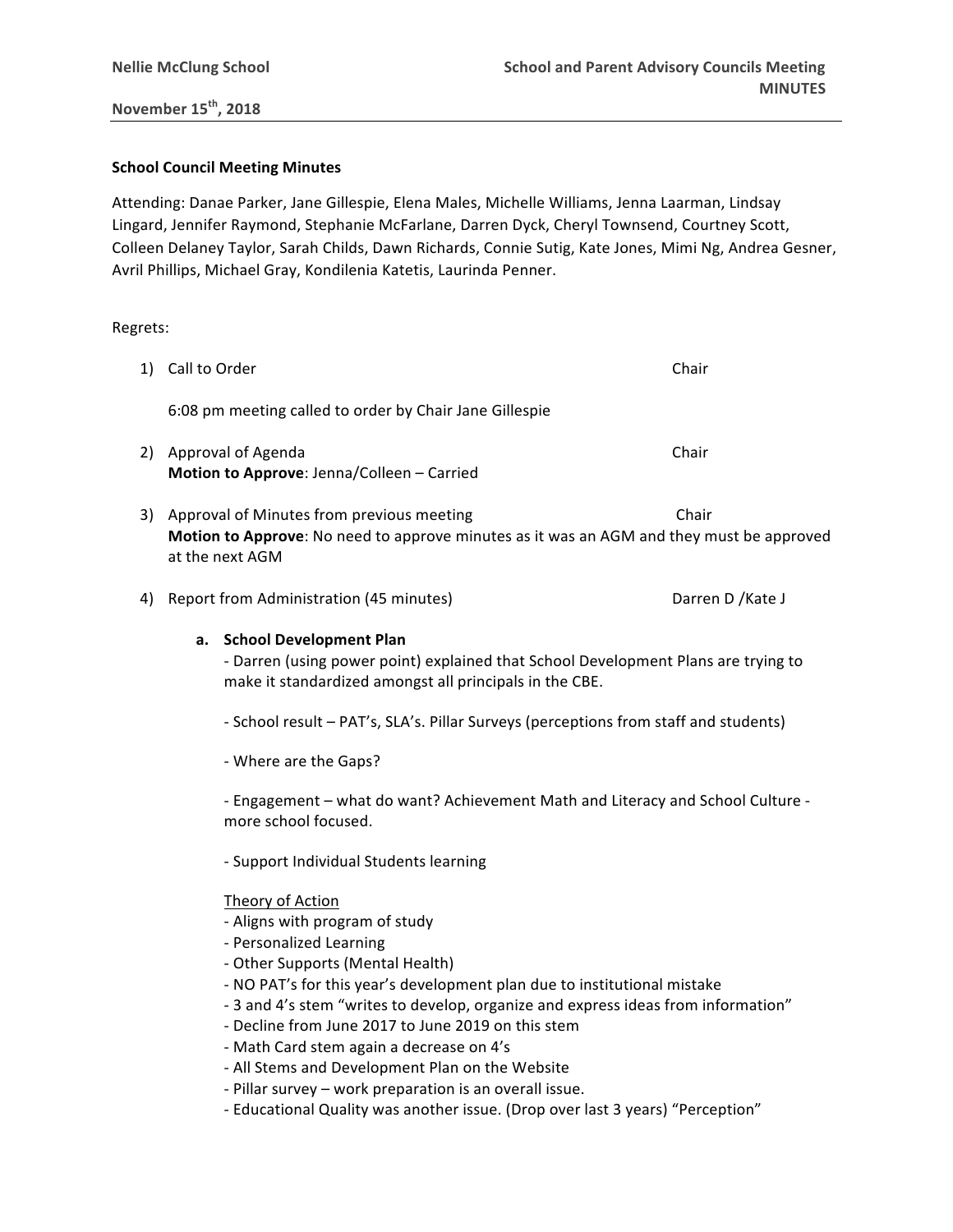## **November 15<sup>th</sup>, 2018**

- Concern – only 62.2 percent thought things were getting better (past three years were 75.4%) 

- Change perception by changing both reality and brand

# Darren Dyck asked all participants to get into Table groups to discuss the following **questions**

Questions for Table Groups – each group was asked to fill in their group's questions on a separate sheet.

1) Do you have any additional questions about how the school development plan will *improve school results?*

2) Do you have any additional questions about how the school development plan will *improve your child's learning?* 

3) How would you like to learn about the school development plan?

#### **B.** Home Reading Program Darren/Staff Members

- PAC helped pooled money for buying books
- Newer content
- Damaged books thrown out
- 440 Home reading books
- A to N levels.
- Some cross-cultural books.
- Discussion about how home reading works and how volunteer work with it.
- Grade 1 and 2 have parent volunteers that work with home reading.
- Lunch room supervisors also assist.
- Calgary Reads partnership last year now they charge.
- Exposing children to literature.
- Home reading is home reading it encouraged for families to engage their learners.

### **C. Branding**

- Darren survey results/key themes/Group Discussions/ Next Steps
- Word clouds parent and teachers and them children
- Makes sense and can be applicable for this year our  $50<sup>th</sup>$  year
- What can we do to move forward?
- Table groups with fill in documentation on mission statement and possible logos
- Surveys will be sent

#### **Council Meeting Closed at 7:30 pm**